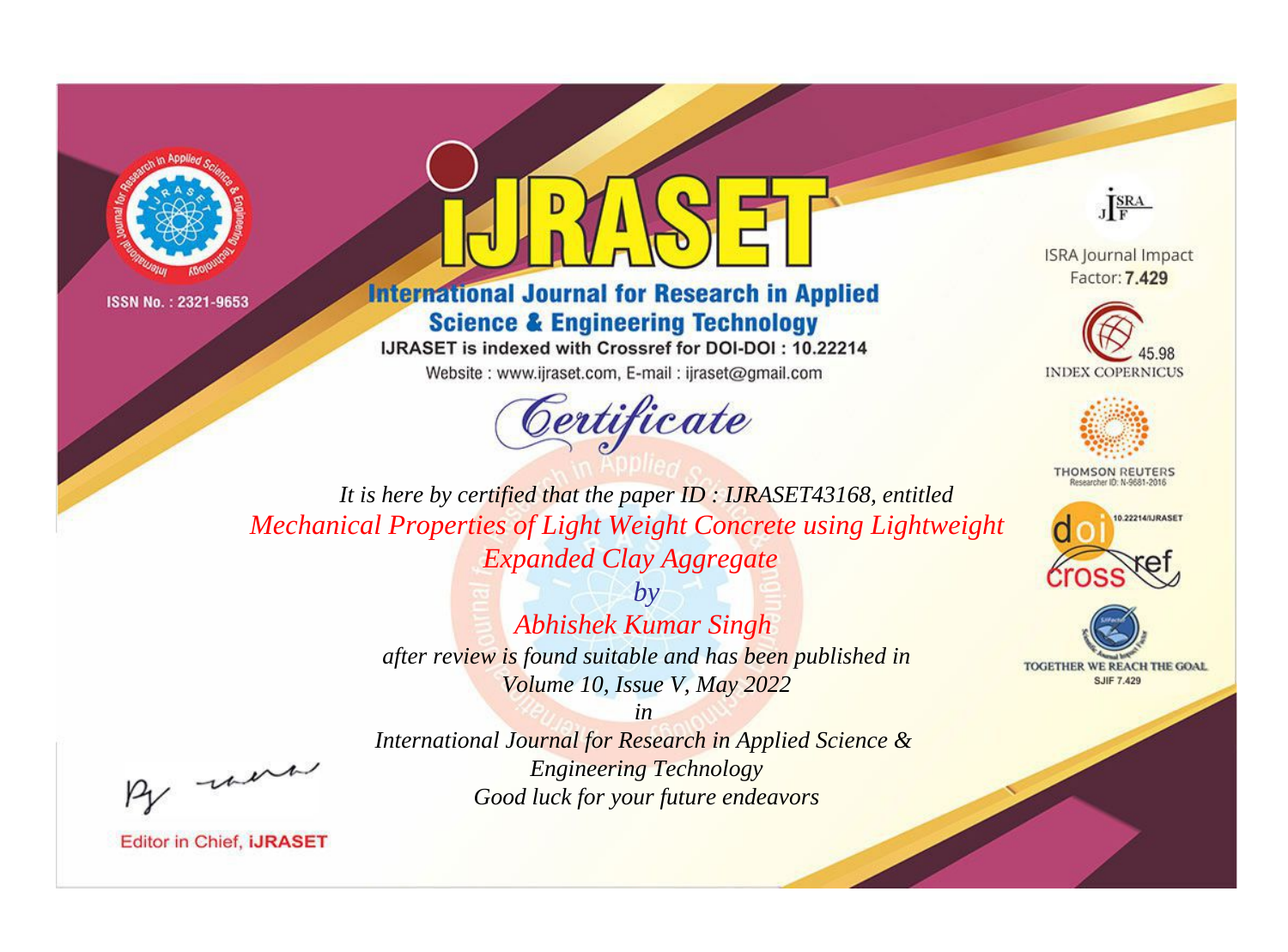



**International Journal for Research in Applied Science & Engineering Technology** 

IJRASET is indexed with Crossref for DOI-DOI: 10.22214

Website: www.ijraset.com, E-mail: ijraset@gmail.com





**ISRA Journal Impact** Factor: 7.429





**THOMSON REUTERS** 



TOGETHER WE REACH THE GOAL **SJIF 7.429** 

*It is here by certified that the paper ID : IJRASET43168, entitled Mechanical Properties of Light Weight Concrete using Lightweight Expanded Clay Aggregate*

> *R Niveda after review is found suitable and has been published in Volume 10, Issue V, May 2022*

> > *in*

*by*

- were

*International Journal for Research in Applied Science & Engineering Technology Good luck for your future endeavors*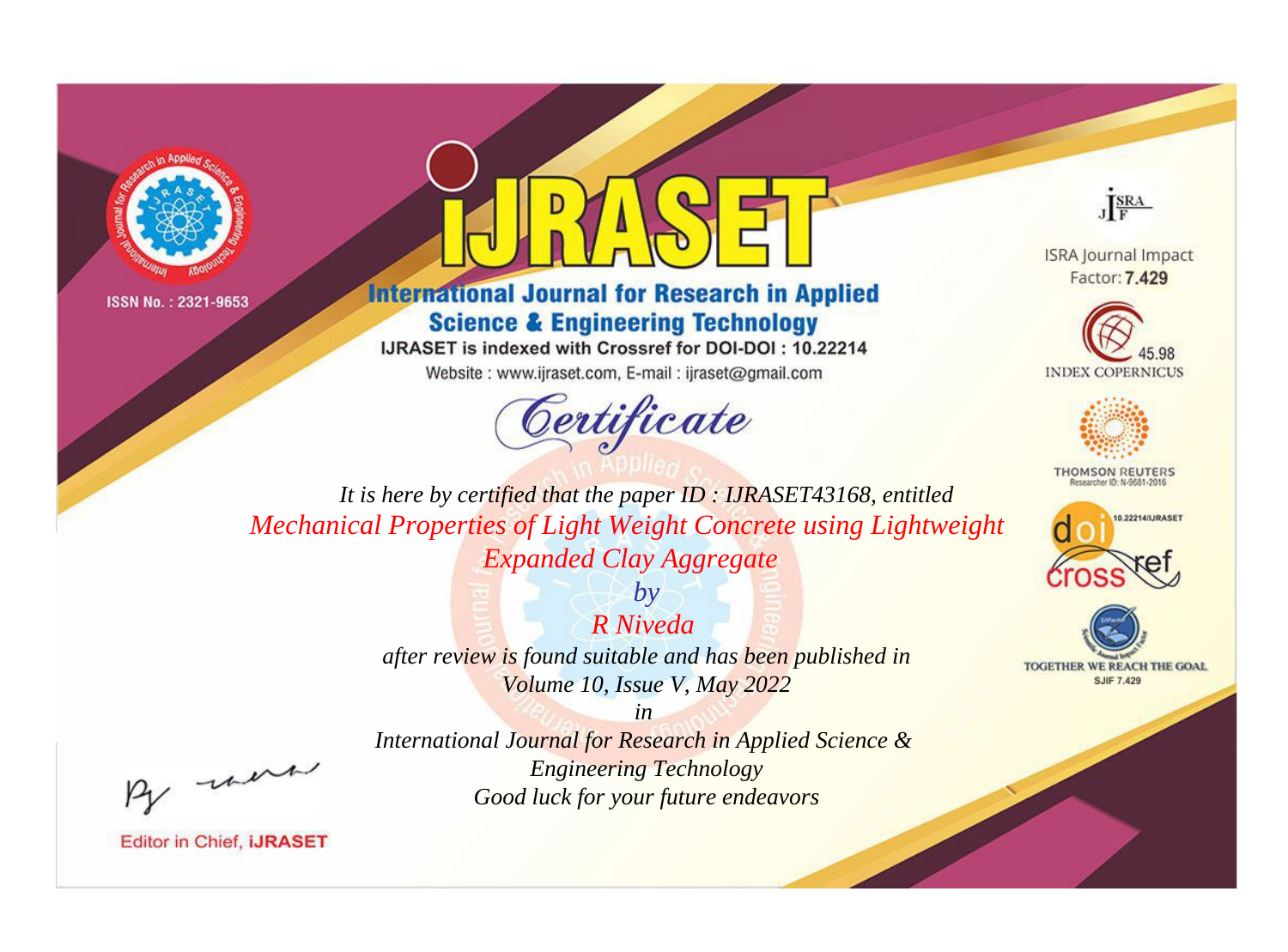



**International Journal for Research in Applied Science & Engineering Technology** 

IJRASET is indexed with Crossref for DOI-DOI: 10.22214

Website: www.ijraset.com, E-mail: ijraset@gmail.com



JERA

**ISRA Journal Impact** Factor: 7.429





**THOMSON REUTERS** 



TOGETHER WE REACH THE GOAL **SJIF 7.429** 

*It is here by certified that the paper ID : IJRASET43168, entitled Mechanical Properties of Light Weight Concrete using Lightweight Expanded Clay Aggregate*

> *by Ashish Anand after review is found suitable and has been published in Volume 10, Issue V, May 2022*

> > *in*

- were

*International Journal for Research in Applied Science & Engineering Technology Good luck for your future endeavors*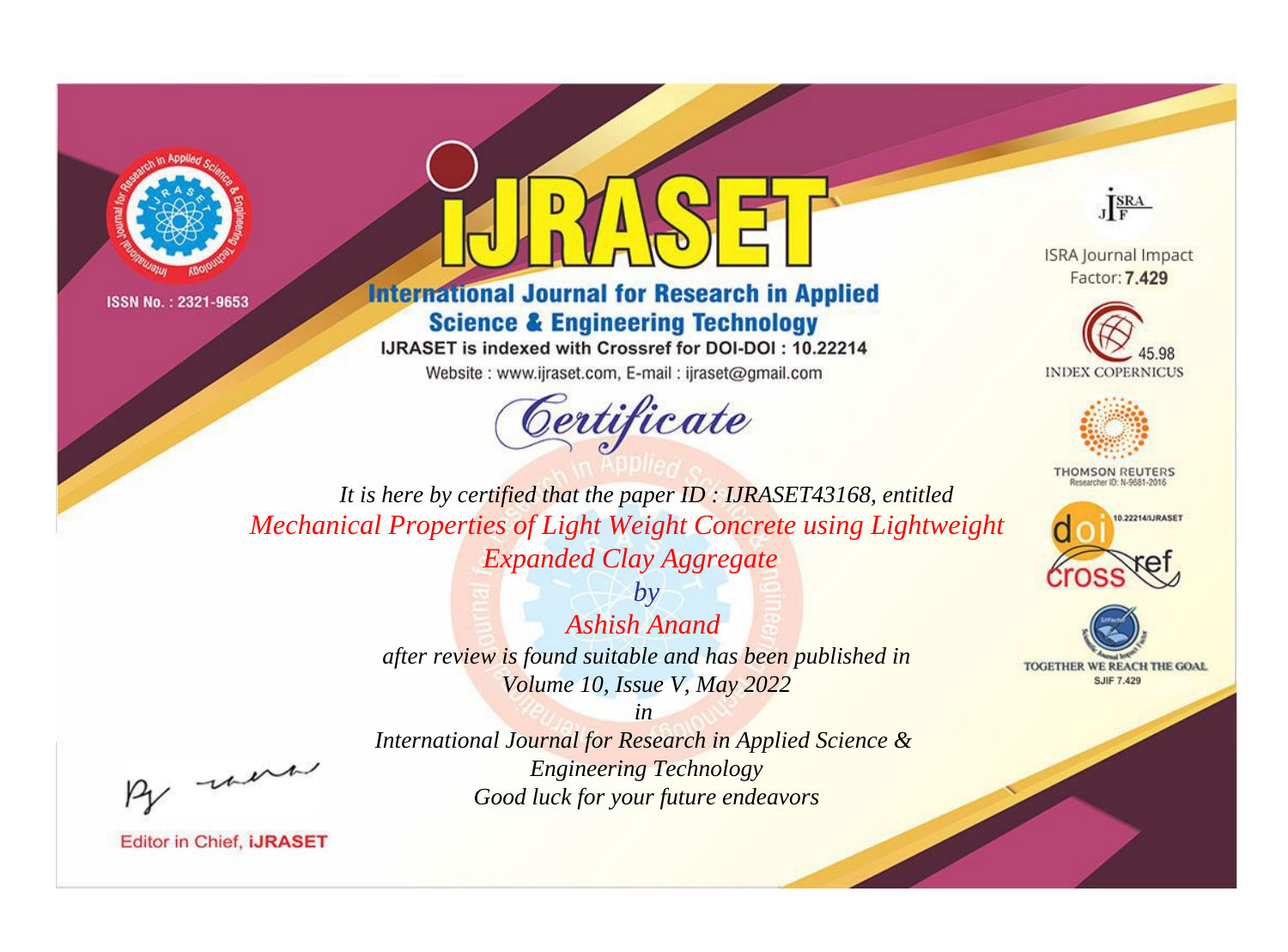



**International Journal for Research in Applied Science & Engineering Technology** 

IJRASET is indexed with Crossref for DOI-DOI: 10.22214

Website: www.ijraset.com, E-mail: ijraset@gmail.com



JERA

**ISRA Journal Impact** Factor: 7.429





**THOMSON REUTERS** 



TOGETHER WE REACH THE GOAL **SJIF 7.429** 

It is here by certified that the paper ID: IJRASET43168, entitled **Mechanical Properties of Light Weight Concrete using Lightweight Expanded Clay Aggregate** 

> Ajay Yadav after review is found suitable and has been published in Volume 10, Issue V, May 2022

 $b\nu$ 

were

International Journal for Research in Applied Science & **Engineering Technology** Good luck for your future endeavors

 $in$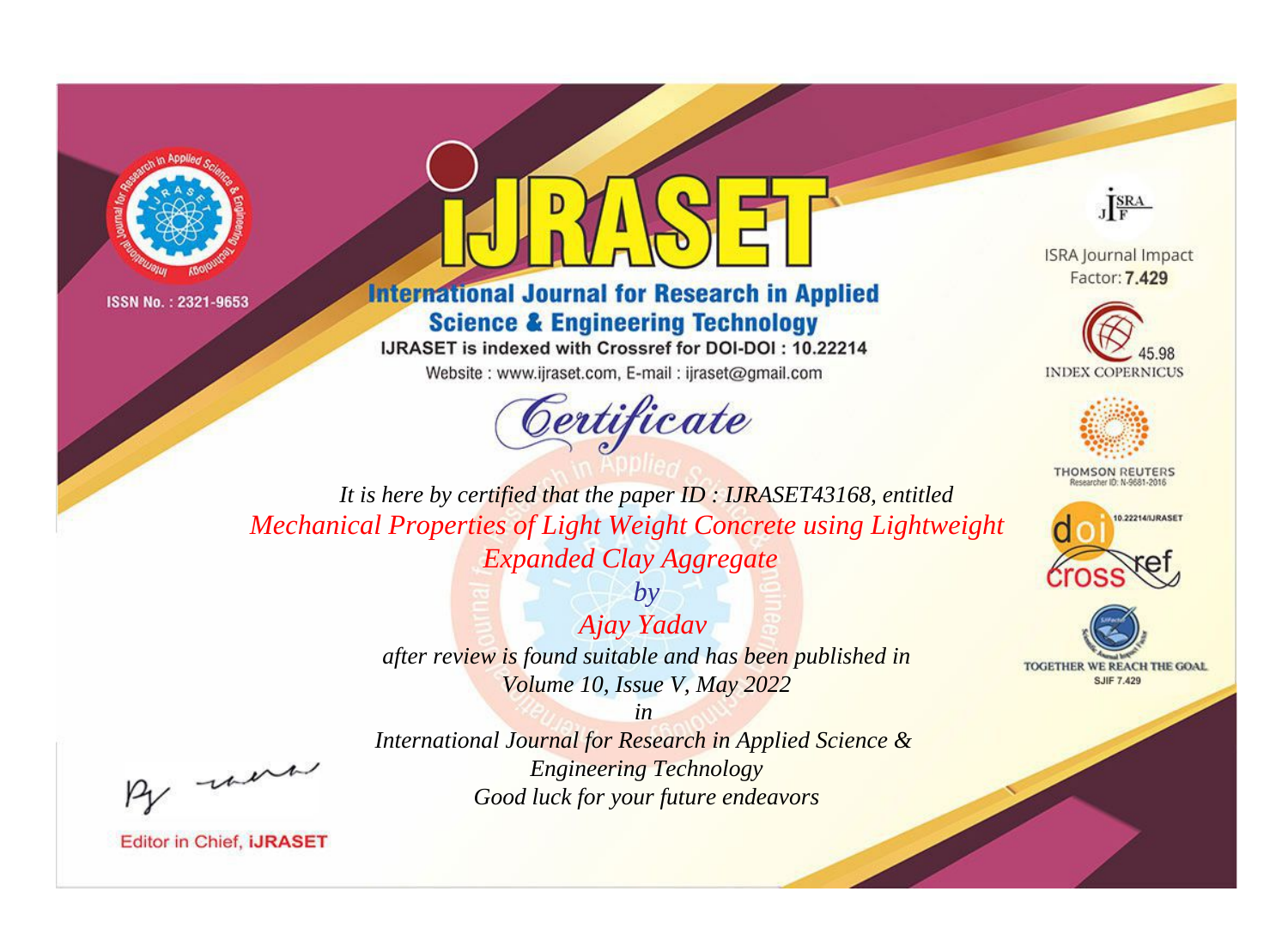



**International Journal for Research in Applied Science & Engineering Technology** 

IJRASET is indexed with Crossref for DOI-DOI: 10.22214

Website: www.ijraset.com, E-mail: ijraset@gmail.com



JERA

**ISRA Journal Impact** Factor: 7.429





**THOMSON REUTERS** 



TOGETHER WE REACH THE GOAL **SJIF 7.429** 

It is here by certified that the paper ID: IJRASET43168, entitled **Mechanical Properties of Light Weight Concrete using Lightweight Expanded Clay Aggregate** 

> $b\nu$ Diwakar Kumar after review is found suitable and has been published in Volume 10, Issue V, May 2022

were

International Journal for Research in Applied Science & **Engineering Technology** Good luck for your future endeavors

 $in$